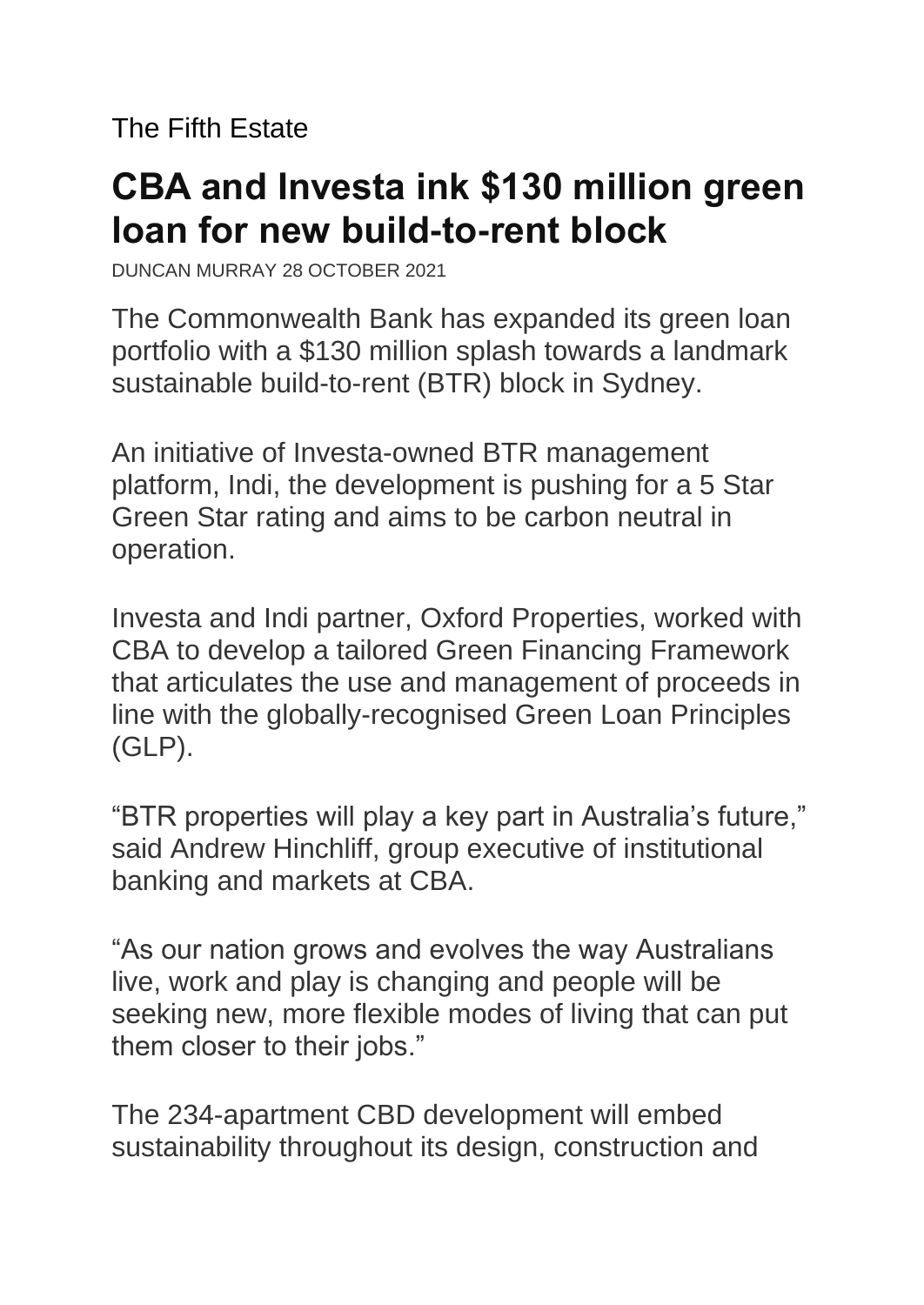operation, including materials choice, onsite renewable generation, and rainwater reuse, the developers say, with the building aiming for a Basix Energy rating of 30 per cent.

Oxford Properties Group director development Nellie O'Keeffe, said the Green Loan was enabling the partners to deliver "one of the most sustainable places to live in Sydney."

## **Other sustainability initiatives include:**

- Regenerative lifts that capture heat generated by elevators during use and convert it into reusable energy for the building, delivering 20 per cent to 25 per cent improvements to lift energy efficiency
- High-efficiency central cooling system and tempered airconditioning which disables cooling and heating in common areas when outdoor conditions are favourable, to provide thermal comfort to occupants
- Provision of energy and water efficient appliances to all apartments
- Sub-metering for improved tracking of operational performance

General manager of corporate sustainability at Investa, Margot Black said the company had been focused on "diversifying its sources of debt and supporting the growth of the sustainable finance market in Australia" since closing its first green loan in 2019.